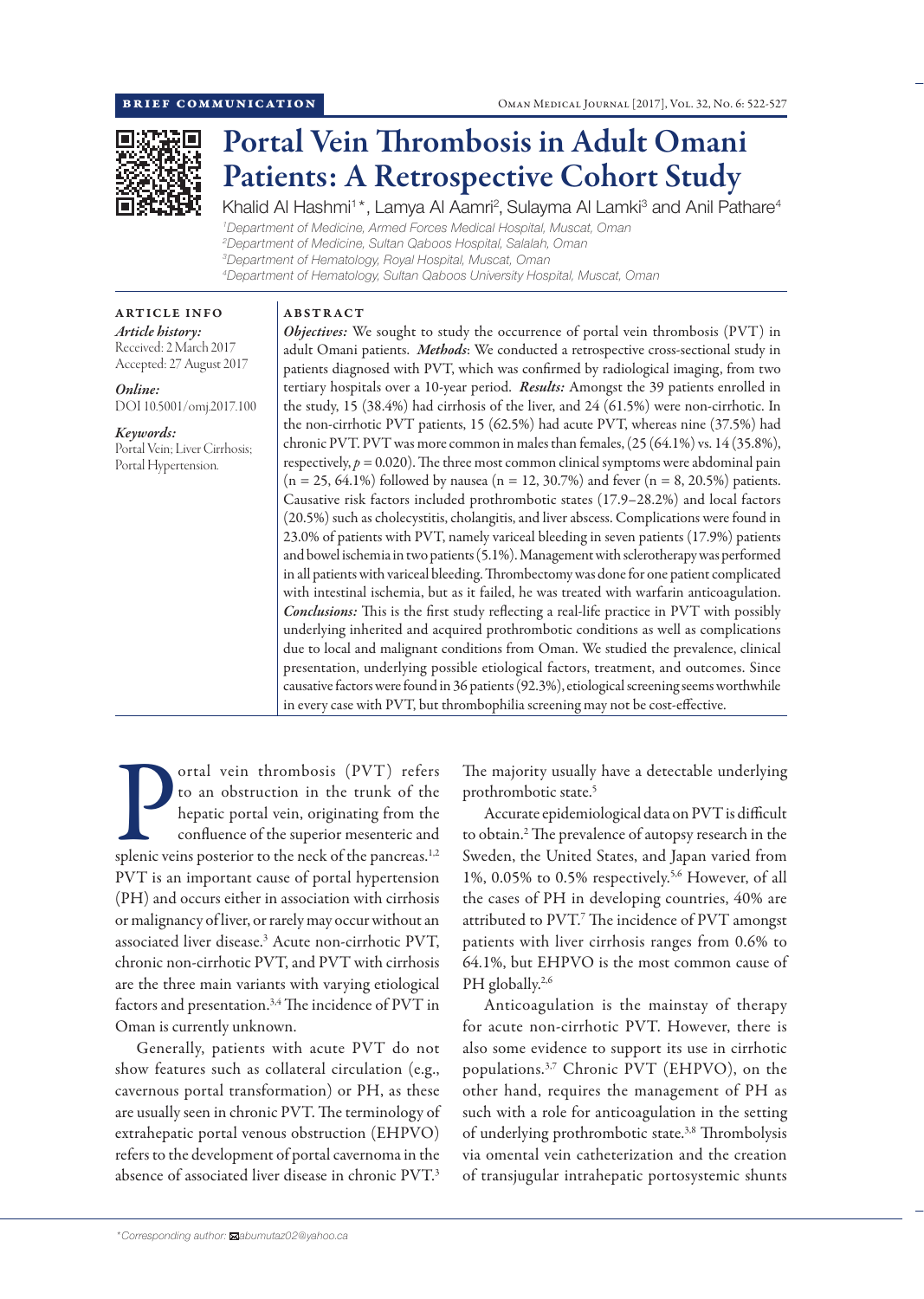(TIPS) and liver transplant may be feasible even in the setting of PVT. However, the proper selection of candidates and surgery type is warranted.<sup>3,6-8</sup> Thus, thrombolysis and thrombectomy also have a role. $6-8$ 

## METHODS

This retrospective cohort study was conducted at two tertiary care hospitals in Oman (Royal Hospital and Armed Forces Hospital). The study was reviewed and approved by the Research and Ethics committees of the two centers. All patients admitted between January 2006 to June 2016 with a diagnosis of PVT were identified using the International Statistical Classification of Disease, version 10 (ICD-10) coding system in the hospital medical records. Only Omani patients, 16 years or older with a radiologically confirmed diagnosis of PVT using either ultrasound, computed tomography (CT) or magnetic resonance imaging (MRI) were included. The information of all patients fulfilling the criteria of PVT was entered in a data entry sheet. This included demographic data at the time of diagnosis, clinical features, comorbidities, laboratory and radiological investigations, and in-hospital management and outcomes [Table 1].

Basic investigations, such as complete blood count, serum electrolytes, renal and liver function tests, coagulation studies, blood sugar levels, and chest radiographs were recorded for all 39 patients. Thrombophilia screen included protein S, protein C, antithrombin, paroxysmal nocturnal hemoglobinuria (flow cytometry with CD55, CD59, and fluoresceinlabeled proaerolysin (FLAER) expression), and JAK2 mutation. Antiphospholipid antibody screen included anti-cardiolipin, lupus anticoagulant, and anti-beta2-glycoprotein antibodies. In addition to the confirmatory diagnostic imaging, complication such as PH and variceal bleeding were diagnosed by endoscopy and bowel ischemia by CT. Importantly, we also noted the dates that these investigations were done and compared this to the date of PVT diagnosis to ascertain its relationship to PVT.

Patients were categorized as cirrhotic and noncirrhotic types, with a further subclassification of the non-cirrhotic type into acute and chronic PVT, depending on the image of cavernoma transformation (formation of collateral blood vessels) or evidence of PH including splenomegaly and esophageal varices, as features of chronic PVT.

Table 1: Patient demographics, classification, presentation, risk factors, and complication in the portal vein thrombosis (PVT) patient cohort.

| <b>Patient characteristics</b>            | $n(\%)$      |
|-------------------------------------------|--------------|
| Total                                     | 39 (100)     |
| Male/female, n                            | 25/14        |
| Mean age, years                           | 52.0         |
| Range, years                              | $21 - 81$    |
| Classification                            |              |
| <b>PVT</b> in Cirrhosis                   | 15/39 (38.4) |
| Non-cirrhotic PVT                         | 24/39 (61.5) |
| Acute                                     | 15/24(62.5)  |
| Chronic                                   | 9/24(37.5)   |
| Presentation                              |              |
| Abdominal pain                            | 25(64.1)     |
| Nausea                                    | 12 (30.7)    |
| Fever                                     | 8(20.5)      |
| GI bleeding                               | 7(17.9)      |
| Weight loss                               | 4(10.2)      |
| Ascites                                   | 11(28.2)     |
| Splenomegaly                              | 15 (38.4)    |
| <b>Risk factors</b>                       |              |
| Acquired thrombophilic<br>disorders,      | 7/39(17.9)   |
| <sup>\$</sup> Myeloproliferative disorder | 3/15(20.0)   |
| *Antiphospholipid                         | 4/16(25.0)   |
| Inherited prothrombotic<br>disorders.     | 11/39 (28.2) |
| Protein C deficiency                      | 4/10(40.0)   |
| Protein S deficiency                      | 5/10(50.0)   |
| Antithrombin deficiency                   | 2/6(33.3)    |
| Local factors,                            | 8/39(20.5)   |
| Cholecystitis                             | 1(2.5)       |
| Cholangitis                               | 6(15.3)      |
| Liver abscess                             | 1(2.5)       |
| Malignancy,                               | 13/39 (33.3) |
| Cirrhosis with HCC                        | 8(20.5)      |
| Cholangiocarcinoma                        | 3(7.6)       |
| Rectosigmoid carcinoma                    | 1(2.5)       |
| Head of pancreas                          | 1(2.5)       |

*\$ JAK2.*

*# Anticardiolipid, lupus anticoagulant, anti-beta2-glycoprotein antibodies. GI: gastrointestinal; HCC: hepatocellular carcinoma.*

Data was analyzed using SPSS Statistics (IBM Corp. Released 2013. IBM SPSS Statistics for Windows, Version 22.0. Armonk, NY: IBM Corp.). Continuous data was expressed as mean and range. Qualitative data were expressed as percentages. The chi-square test was used to study the statistical significance of qualitative variables.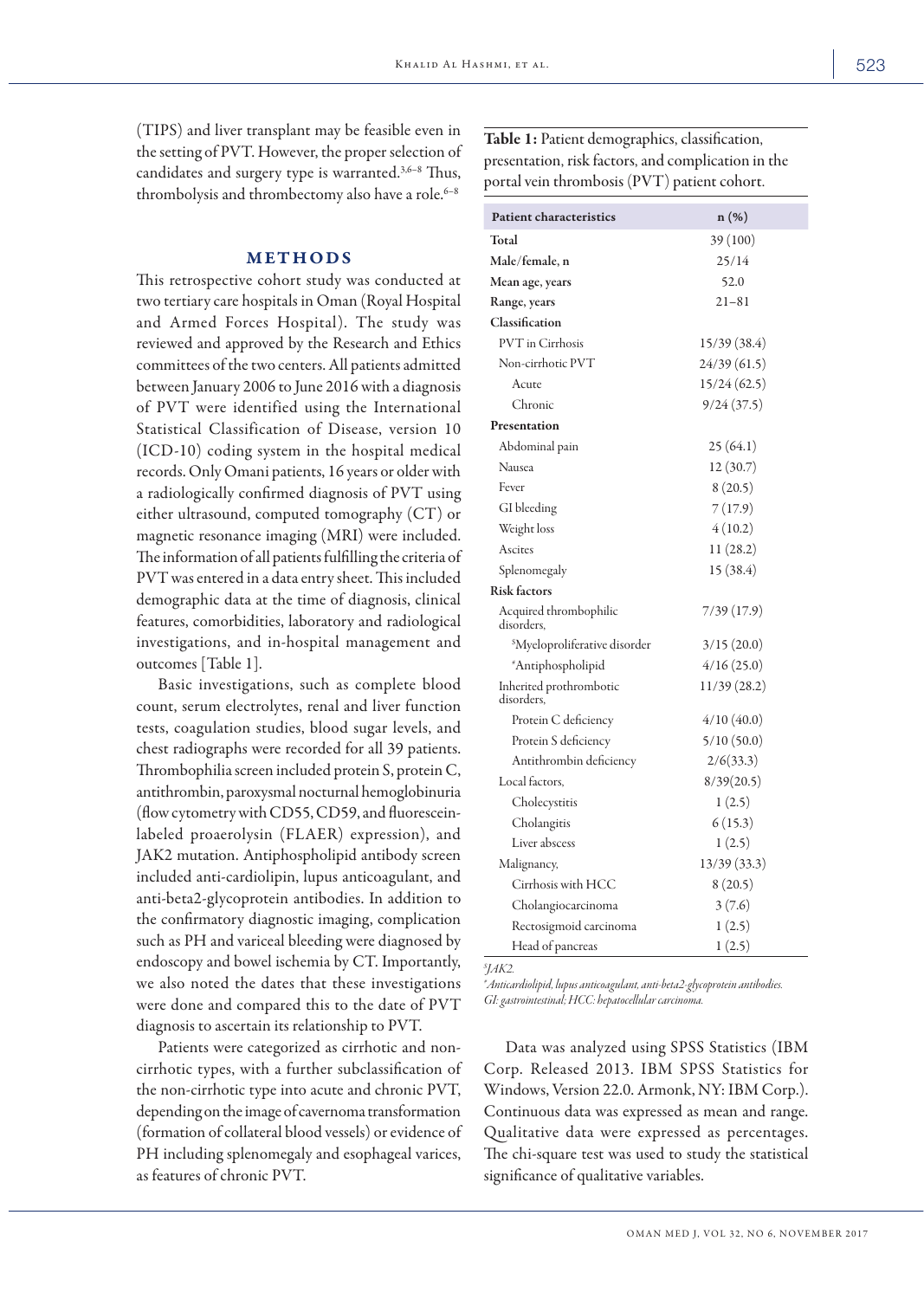### RESULTS

A total of 39 PVT patients were enrolled in this study; 15 (38.4%) showed cirrhosis of liver and 24 (61.5%) were classified as non-cirrhotic. Noncirrhotic PVT patients were further subdivided as acute or chronic; 15 (62.5%) had an acute noncirrhotic PVT, and nine (37.5%) had chronic PVT. PVT was more common in males than females (25 (64.1%) vs. 14 (35.8%), respectively, *p =* 0.020*).*

The presenting symptoms were abdominal pain (64.1%), nausea (30.7%), fever (20.5%), gastrointestinal bleeding (hematemesis or melena) (17.9%), and weight loss (10.2%). Demonstrable ascites and splenomegaly were seen in 28.2% and 38.5% of patients, respectively.

Amongst the 18 tested for an underlying thrombophilia, four (40.0%) had protein C deficiency, five (50.0%) had protein S deficiency, and two (33.3%) had antithrombin deficiency. Antiphospholipid antibodies (anti-cardiolipin, lupus anticoagulant, and anti-beta2-glycoprotein antibodies) were found in four patients (25.0%), and V617F JAK2 mutation was positive in three patients (20.0%). Factor V Leiden mutation, prothrombin G20210A mutation, hyperhomocysteinemia, and paroxysmal nocturnal hemoglobinuria (tested in 7, 4, 2, and 1 patients, respectively) were all negative.

The majority of non-cirrhotic PVT patients were tested for thrombophilia whereas only a few cirrhotic patients were tested. Furthermore, many patients were identified with more than one risk factor that may have contributed to the PVT. Local factors were seen eight patients (20.5%) with PVT; six patients had cholangitis, and one patient each had cholecystitis and liver abscess, respectively.

Cirrhosis of liver alone was the only risk factor in 15 patients (38.5%). However, eight patients (53.0%) with cirrhosis had hepatocellular carcinoma (HCC), which is a known risk factor for PVT. Thrombophilia is not routinely tested in cirrhotic patients; however, four patients with cirrhosis were tested for thrombophilia and were found to show protein C and S deficiency, which was expected due to an underlying acquired metabolic synthetic deficiency.

Thirteen patients (33.3%) in this study had an underlying malignancy. Eight (61.5%) cases with HCC all were found in PVT patients with cirrhosis. Additionally, in five patients (38.4%), other malignancies were observed within the acute

non-cirrhotic PVT group. Three patients had cholangiocarcinoma, and one patient each had rectosigmoid carcinoma and carcinoma of the head of the pancreas. Furthermore, in three PVT patients (7.6%), no identifiable risk factors were seen.

Diagnosis was confirmed by CT in 29 patients (74.4%). In 12 patients (31.0%) the diagnosis was first established by an ultrasound and later confirmed by CT, but in six patients (15.3%) only an ultrasound was performed. In 12 PVT patients, MRI was done to look for underlying conditions (namely malignancy or hepatic parenchymal details). Four patients had undergone just an MRI, as the diagnosis was already established in other regional hospitals.

Endoscopy was done routinely in patients with cirrhosis as part of their assessment. However, in non-cirrhotic patients, it was done to rule out gastrointestinal bleeding in cases with a history of melena or hematemesis. The most common complication seen was PH in 10 (66.6%) PVT patients with cirrhosis in contrast to three (33.3%) chronic non-cirrhotic PVT patients.

Other complications in PVT patients with cirrhosis were portal hypertensive gastropathy  $(n = 7, 46.7\%)$ , esophageal varices  $(n = 7, 46.7\%)$ , gastric varices ( $n = 3, 20.0\%$ ), and variceal hemorrhage  $(n = 5, 33.3\%)$ . Chronic non-cirrhotic PVT patients had esophageal varices ( $n = 4$ , 44.4%), variceal hemorrhage  $(n = 2, 22.2\%)$ , and gastric varices  $(n = 1, 2, 2\%)$  $= 1, 11.1\%$ ). Two  $(13.3\%)$  patients with acute noncirrhotic PVT presented with intestinal ischemia.

Eighteen (46.1%) patients with PVT received immediate anticoagulation with heparin followed by warfarin. Of these, 16 (88.8%) were non-cirrhotic and two (11.1%) had cirrhosis. Thrombectomy was done in one patient with PVT because it was complicated with intestinal ischemia; however, it failed. The patient was started on anticoagulation therapy with heparin followed by warfarin. Management with sclerotherapy was performed in all patients with variceal bleeding (17.9%). Transjugular portosystemic shunting was performed successfully in one patient. Patients who had PH (mainly patients with chronic PVT and cirrhosis) also received additional supporting treatment with beta-blocker prophylaxis and variceal banding.

Seven patients (46.6%) with acute non-cirrhotic PVT had a full recovery. Six (15.3%) patients died. Incidentally, 26 patients (66.6%) had no details on

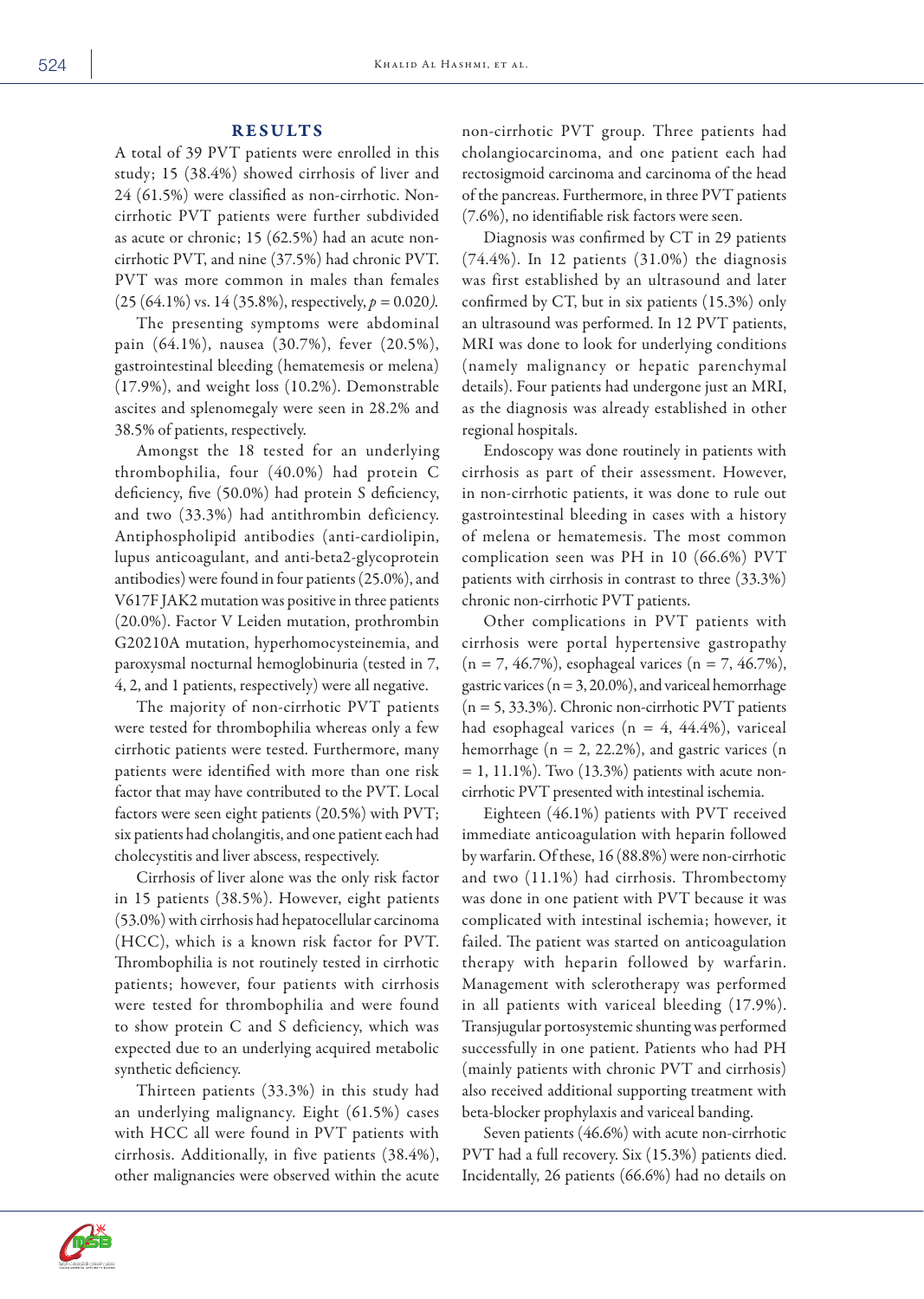follow-up as they were transferred to other local hospitals or were lost to follow-up.

### DISCUSSION

Abdominal pain was the most common manifestation seen in almost two-thirds of the patient cohort and is explained by the fact that PVT is an intra-abdominal event and is thus most likely to present with abdominal symptoms. Kocher and Himmelmann reported a similar observation in their cohort of 20 non-cirrhotic PVT patients.<sup>9</sup> We observed that patients with non-cirrhotic PVT had more symptoms than cirrhotic PVT patients. Moreover, few non-cirrhotic PVT cases also presented with vomiting and watery diarrhea. Patients presenting with fever usually had intraabdominal inflammatory processing like cholangitis. Expectedly, splenomegaly and ascites were seen more in cirrhotic patients with PVT. Detectable ascites by ultrasound was also seen in non-cirrhotic patients, which may be as a result or as a sequel of PH or bowel ischemia. Nevertheless, gastrointestinal bleeding (i.e., hematemesis or melena) was commonly seen with established PH and in chronic non-cirrhotic PVT.

Prothrombotic conditions, malignancy, and cirrhosis were the three main causative factors followed by local factors. Inherited prothrombotic disorders, acquired thrombophilic disorders, malignancy, local factors, and cirrhosis of the liver was 28.2%, 17.9%, 33.3%, 20.5%, and 38.4%, respectively. No identified cause was seen in three (7.6%) patients. This was in agreement with other studies of PVT in adults,<sup>10,11</sup> where cirrhosis was generally the most common cause followed by neoplasia. In many cases more than one known causative factors were identified and reported by others; however, the leading risk factor for PVT in our study was cirrhosis of liver (including  $HCC$ ).<sup>11,12</sup>

Cirrhosis is now believed to be a hypercoagulable state, and its presentation may vary from being asymptomatic to having life-threatening issues.<sup>8</sup> Partial PVT is generally asymptomatic, whereas rapid, complete PVT presents typically with abdominal pain and non-bloody diarrhea.8 Hypercoagulability in cirrhosis is multifactorial with increased factor VIII: C levels along with a reduction in albumin and protein C levels often tilting the balance.13 Furthermore, bleeding risk appears to be higher in PVT patients with cirrhosis compared to patients with cirrhosis alone.14

Thrombophilia testing should not be performed during the period of acute thrombosis when these results can be falsely low. Further, these tests should be avoided if the patient is on active anticoagulation therapy. Thrombophilic conditions are usually identified in approximately 60% of patients and as an additional local predisposing factor in 30–40% of cases, with up to 80% cases demonstrating an underlying cause.3 However, a meta-analysis on thrombophilia in PVT showed a prevalence of antithrombin deficiency (3.9%), protein C deficiency (5.6%), and protein S deficiency (2.6%), with odds ratios of 8.89, 17.63, and 8.00, respectively.15 Myeloproliferative disorders (MPD) is also a common risk factor for PVT.3A meta-analysis showed that the mean prevalence of MPD and JAK2 mutation was 31.5% (95% CI: 25.1–38.8%) and 27.7% (95% CI: 20.8–35.8), respectively.16 This compares well with the data from our cohort, showing that overall MPD with the JAK2 mutation was seen in 20% of patients (3 out of 15). Furthermore, in this cohort, protein C and protein S were tested in nine (23.0%) patients. It is our understanding that since most of our patients were on anticoagulation therapy, not all could be investigated for an underlying thrombophilia leading to the smaller number of patients being investigated. The role of hyperhomocysteinemia is still controversial. In this study, only two patients were tested, with both being found to be negative.

Local factors also play a causative role in PVT. In our study, the most common inflammatory local risk factors leading to PVT were cholangitis (2.5%), cholecystitis (15.3%), and liver abscess (2.5%), although a significant number of patients (33.3%) had malignancy including cholangiocarcinoma, rectosigmoid carcinoma, carcinoma of the head of pancreas, and HCC. In a Swedish study on 254 autopsies, 10% of patients with PVT had abdominal infections or inflammatory disease.5 Furthermore, patients with cirrhosis and hepatic carcinoma had a high risk of PVT with an odds ratio of 17.1 (95%  $CI: 11.1 - 26.4$ <sup>5</sup>

Although ultrasound is usually sufficient to make a diagnosis of PVT, CT is the tool of choice.<sup>17,18</sup> Furthermore, the sensitivity and specificity of MRI for detecting main PVT are 100% and 98%, respectively.19 Moreover, both CT and MRI provide additional information such as extension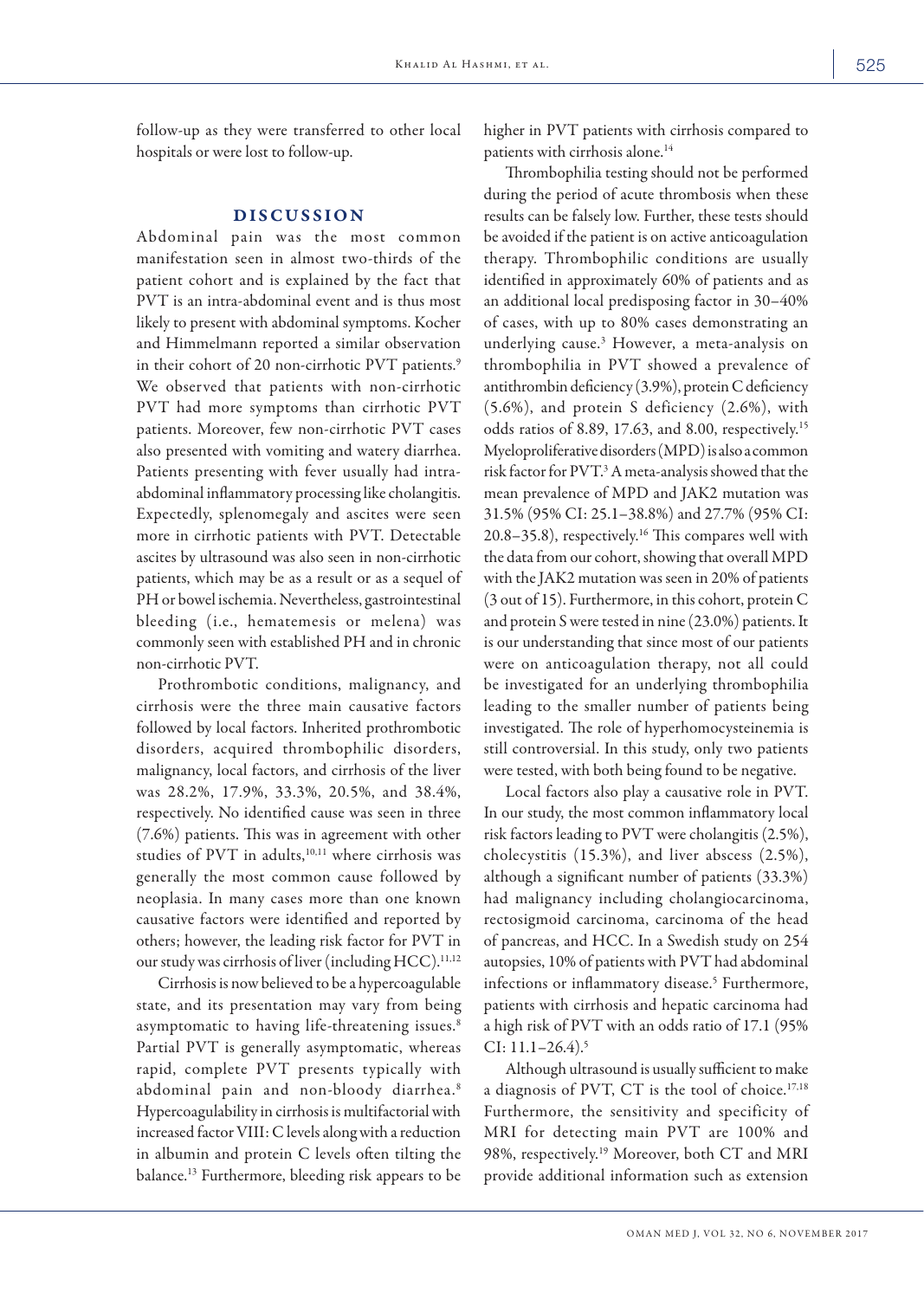of thrombus, evidence of bowel infarction, and the status of adjacent organs. Thus, most cirrhosis patients are routinely followed-up with CT or ultrasound to look for complications or HCC, which would often be incidentally found in PVT as seen in our patient cohort.

PH was the most common complication in 13 patients (33.3%), followed by portal hypertensive gastropathy, esophageal, and gastric varices in agreement with other studies.<sup>6-8</sup>

It is therefore pertinent to have gastric endoscopy in patients with PVT as portal hypertensive gastropathy is more often present in the acute PVT, secondary to cancer or cirrhosis, whereas large esophageal varices are often present in patients with chronic PVT.20 In chronic PVT, gastric varices were seen in up to 40% of patients.<sup>21</sup> In this cohort, seven patients (five patients with cirrhosis and two with chronic PVT) had evidence of variceal hemorrhage on endoscopy either at presentation or having developed 24 hours after admission. Two acute noncirrhotic PVT patients presented with intestinal ischemia and were operated. One case was found to have developed cirrhosis related to chronic PVT.

Although complete recanalization is uncommon, complete or extensive recovery can be achieved with anticoagulant therapy.3,22 Complete recanalization rates achieved with anticoagulation vary between 42–75% with the risk of extension of thrombus of only 5-7%.<sup>3</sup> Initial anticoagulation with heparin is generally followed-up with vitamin K antagonist like warfarin. However, with the recent availability of non-vitamin K antagonist like rivaroxaban, dabigatran, and apixaban, which have better efficacy and lower bleeding complications, the use of warfarin is expected to reduce.<sup>23</sup> Patients who received anticoagulation should be maintained on it for at least three months and continued thereafter depending on the underlying cause of thrombosis.

Treatment strategies most often include the use of anticoagulation, while thrombectomy and TIPS being considered as second-line options.<sup>24,25</sup> In this study, 46% of patients with PVT received anticoagulation: initially with low molecular weight heparin or heparin followed by warfarin, with one patient being shifted to rivaroxaban. The majority of these patients had non-cirrhotic PVT (87%) with only two patients (13%) having an underlying cirrhosis. One patient was treated with TIPS with no complication. This was in addition

to other supportive standard treatments of PH and its complications which include the use of beta blockers, diuretics, and variceal banding. Overall, as it was shown by Kocher and Himmelmann,<sup>9</sup> the prognosis of acute non-cirrhotic PVT is good with complete recovery.

The study has many limitations. In particular, its small sample size, retrospective nature, and risk of biases. Although this study data collection spanned over a period of 10 years, we were able to obtain valid data from only 39 patients with PVT from the two institutions. Further, less than 50% of patients got tested for thrombophilia. This is actually a real-life scenario as thrombophilia testing cannot be performed initially during the phase of acute thrombosis (except for DNA studies), and in a majority of these patients who will get treated with anticoagulants, the window of opportunity to test for thrombophilia is only once the patients are off anticoagulants. However, a significant number of patients are lost to follow-up at this point in time. Lastly, one has to be careful in interpreting the thrombophilia testing results in this setting as well as remain alert to the fact that underlying liver cirrhosis will have some false positive results too.

# CONCLUSIONS

This is the first study on PVT from Oman. We observed putative causative factors in 92.3% of the patient in the present cohort. Therefore, etiological screening is worthwhile in every case with PVT, but thrombophilia screening may not be cost-effective and has several logistic difficulties.

#### *Disclosure*

The authors declared no conflicts of interest. No funding was received for this study.

#### *Acknowledgements*

We wish to thank the Royal Hospital and Armed Forces Hospital administrations for the use of hospital material for this study.

#### references

- 1. DeLeve LD, Valla DC, Garcia-Tsao G; American Association for the Study Liver Diseases. Vascular disorders of the liver. Hepatology 2009 May;49(5):1729-1764.
- 2. Manzano-Robleda Mdel C, Barranco-Fragoso B, Uribe M, Méndez-Sánchez N. Portal vein thrombosis: what is new? Ann Hepatol 2015 Jan-Feb;14(1):20-27.
- 3. Chawla YK, Bodh V. Portal vein thrombosis. J Clin Exp Hepatol 2015 Mar;5(1):22-40.
- 4. Wani ZA, Bhat RA, Bhadoria AS, Maiwall R. Extrahepatic portal vein obstruction and portal vein thrombosis in